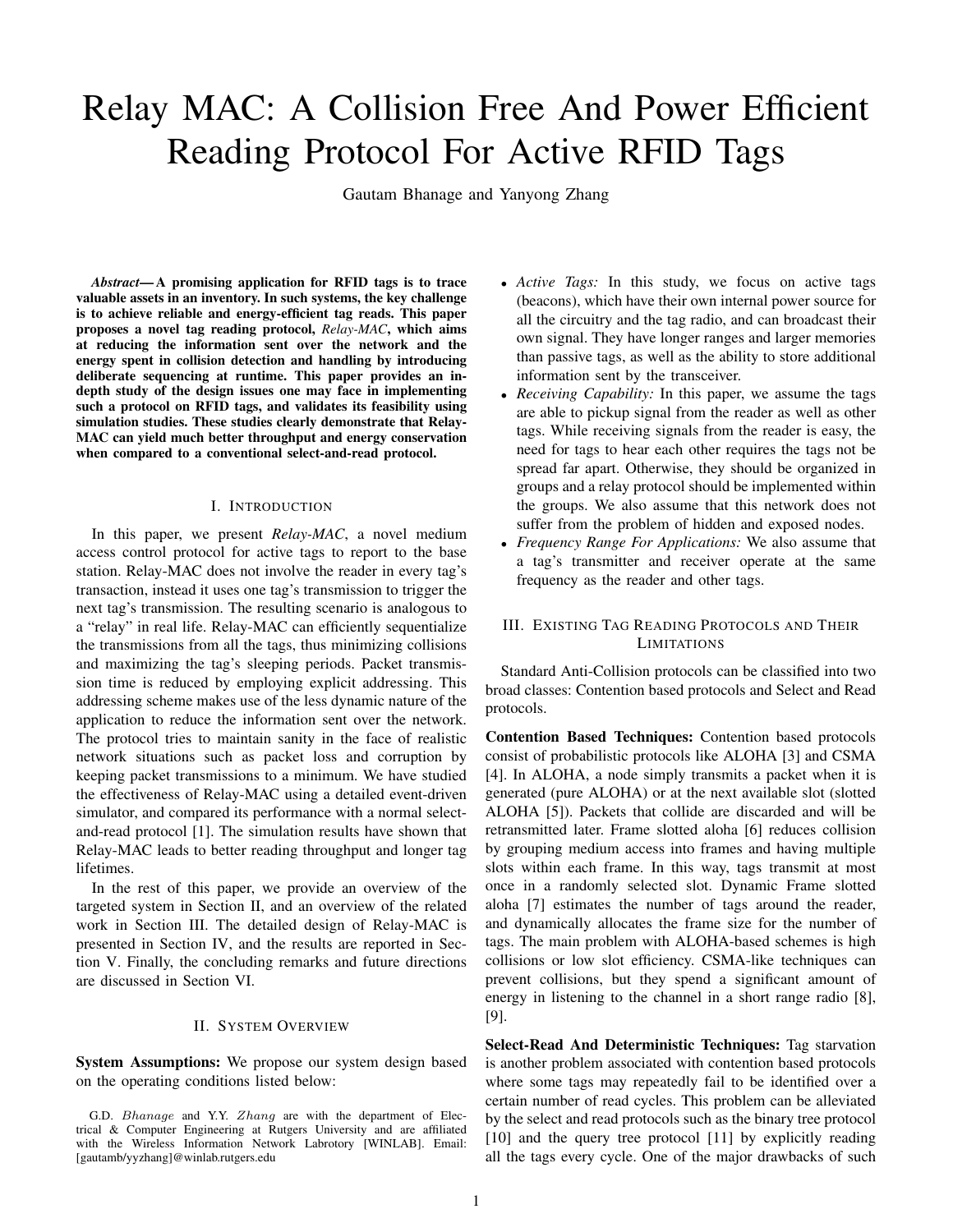techniques,however, is the long identification delays associated with the singulation, partially due to the low bit efficiency in addressing tags. Deterministic TDMA systems could provide a feasible solution, but they are often static and would face synchrony problems with the cheap oscillators on the tags for time multiplexing.

## IV. RELAY STYLE MEDIUM ACCESS CONTROL (RELAY-MAC)

In this section, we present the detailed design and working of the Relay-MAC protocol.

#### *A. Basic Protocol*

We first present the basic protocol for Relay-MAC assuming a static set of tags and fault-free operating conditions. Later, we discuss how to extend the basic protocol to address several realistic issues such as dynamically joining and leaving tags and faulty network conditions.

**Information Maintained by the Reader and the Tags:** The reader manages most of the data structures and maintains the global information for all the tags in its range. The main data structure is a list of the tags, referred to as *TagList*, which includes each tag's ID, and the corresponding slot number in which the tag reports to the reader.

In the system initialization phase, the reader sends out a pulse to all the tags, asking them to report their IDs. Each tag can respond to the reader after a random amount of time to avoid collisions. After a sufficiently large time frame, the reader will have all the tag IDs. These Tag ID's are populated in the *TagList*. After obtaining all the IDs, the reader can then allocate sequential slot numbers to each tag in the *TagList*. Later, the reader announces each tag's *TagSlotNumber*, or *TSN* in short, which will be stored in the tag's memory. The tags are programmed in such a way that they use their physical address only when the TSN field in their memory is not defined.

Packet Format: Figure 1(a) illustrates the generic frame format that is used in Relay-MAC. It has seven fields which are explained as follows: The Sync field is a standard bit pattern used to synchronize the radios of the transmitter and the receiver, the u\_r and  $c_T$  fields represent unconditional and conditional retransmission control bits which are required for handling packet losses. These bits are discussed elaborately in the subsection on handling lost packets. The *TSN* field carries the sequence number of the tag to be identified. The reader circulates the size of *TagList* in the N field to help them decide their sleep duration. The CRC field is a conventional error checking code. Finally, the packet can have a Payload field which would find applications in a sensor network scenario.

Using the generic frame format, Relay-MAC derives two types of packets. The first packet type is called *ReqReport*, and such packets are sent by the reader to request a report from a specific tag. The format of a *ReqReport* packet is illustrated in Figure 1(b). Figure 1(c) shows the second packet type which is called a *Report* packet, and such packets are usually used by the tags to report to the reader and trigger other tags.



Fig. 1. The generic frame format (a) and two typical packet formats (b) and (c) that are derived from (a) in Relay-MAC.

**Protocol Overview:** The basic protocol under ideal network conditions has the following stages:

- 1) *Reader Requests Report:* At the end of the initialization phase, the reader obtains the *TagList*, and it sends out a *ReqReport* packet with the *TSN* of the first tag on the TagList. The u\_r bit is set and  $c_T$  bit is reset in this packet. This indicates that it is the beginning of the read cycle and the tag whose *TSN* matches with the *TSN* advertised in the packet should respond.
- 2) *Tags Relay Reports:* After the ReqReport packet reaches the specified tag, within time  $\delta$ , the tag will assemble a Report packet whose *TSN* field will be set to its *TSN*+1 and broadcast it. After sending the packet the tag puts itself to sleep for a duration decided by N in the received packet. The Report packet will be received by the reader and all the other tags in the network. The next tag (in sequence) will detect this packet, identify its *TSN* with that advertised in the packet and determine that it is its turn to transmit. The tag will then assemble a Report packet by incrementing its own *TSN* field, and send it out. If there is no exception, this process should repeat itself, and the reader will receive reports from all the tags every  $n_{tag} \delta$  time. The value of  $n_{tag} \delta$  is the duration of a read cycle.

Ideally, after a tag transmits its Report packet, it can put itself to sleep for  $(n_{taq} - 1)\delta$  time before a retransmission is attempted on that node. In this way, a significant amount of energy can be conserved. However, this is not very realistic because it completely ignores the clock drifts among all the tags. In order to accommodate clock drifts, we let each tag sleep for  $a(n_{tag} - 1)\delta$ , where  $a(0 < a < 1)$  is a constant whose value can be adjusted to reflect different degree of clock drifts. In general, we would like choose  $a$ 's value close to 1 so that a tag can sleep longer and conserve more energy. On the other hand, a slightly smaller  $a$  is preferred to accommodate the crystal drifts. Also, we can let the reader synchronize the clocks on each tag periodically (the interval for clock synchronization should be much larger than a read cycle duration) so that we can adopt a larger  $a$ .

In order to determine the duration of a read cycle, let  $\beta$ denote the transmission delay between the two farthest nodes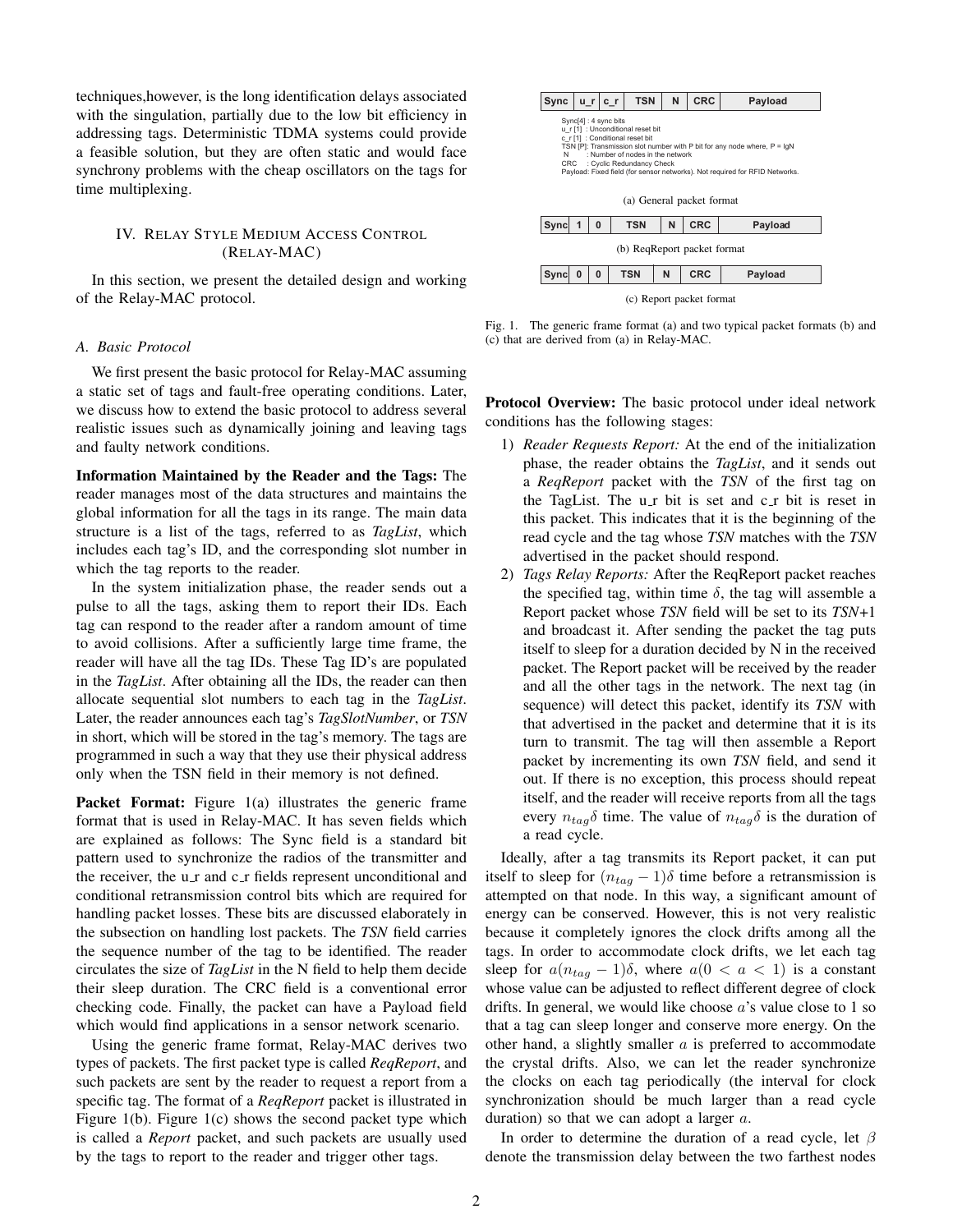in the network, and  $\gamma$  the time to process a packet. For reading the first node in the network, the reader has to initiate the read and it is similar to a select and read operation, hence the time taken to read the first tag is  $\delta = \beta + \gamma + \beta$ . For the remaining N-1 nodes, the response signal of the previous tag will trigger the next tag in sequence, and hence, the read time for each is  $\tau = \gamma + \beta$ . Hence, the duration of a read cycle D is calculated as

$$
D = \delta + (n_{tag} - 1)\tau = n_{tag}\gamma + (n_{tag} + 1)\beta \tag{1}
$$

Thus every node  $n_k$  will read the current packet in the network and will send a response packet after  $[t+n_k\delta]$ , where t is the time when the cycle starts.

### *B. Extending Relay-MAC to a Dynamic RFID System*

In the above discussion of the basic protocol, we assume that the tags in the system are static, and therefore, the number of tags, <sup>n</sup>*tag*, is fixed. In this section, we discuss how to extend Relay-MAC to a more dynamic RFID system where more tags may join the reader. Instead of letting every tag in the system re-register with the reader every time when new tags join the system, we propose a *Membership Joining Protocol* involving only the new tags announcing themselves to the reader.

For a realistic asset monitoring application, we take the viewpoint that new tags join a reader every time when more items are added to the inventory. In such cases, the reader can check for new tags every *p* read cycles. In the *Membership Joining Protocol*, the reader will start the Initialization phase every *p* read cycles wherein the reader will broadcast a pulse to all the tags. Only those tags without a valid *TSN* field (i.e. the newly added tags) will respond by reporting their IDs after a random delay. The reader will then extend the *TagList* by appending the new IDs to the end of the current *TagList* and allocate a *TSN* to each of the new tags. The process for detecting new tags can be very adaptive. If the number of new tags detected every *p* cycles remains the same, then the *p* value remains the same. However if you start detecting more number of tags per *p* cycles, then this indicates an increase in the arrival rate of new tags in the system. If the arrival rate is detected to be going above a definite threshold then the value of  $p$  can be reduced to check for new tags more frequently. If the arrival rate decreases, similar action can be taken to increase *p* and improve reading throughput. Our protocol works best with a larger *p* value.

In addition to dealing with new tags, the reader should also handle the loss of tags. When a tag leaves the environment or fails due to battery depletion, the reader will detect repeated *relay-failures* (explained in the next subsection) from the tag in the corresponding slot. Once the  $k^{th}$  tag's absence is established, the reader will send out a *ReqReport* packet with the *TSN* of  $n_{k+1}$  whenever a packet with the *TSN* of  $n_k$  is received. This will smoothen out the reading cycle and does not create a miss for subsequent reads.

## *C. Extending Relay-MAC to Handle Lost Packets*

This section discusses how the basic Relay-MAC protocol may be extended to deal with realistic network conditions such

Selective Retransmit



Fig. 2. Reader misses a packet in one slot.

as packet loss or corruption. In our discussion, we assume that such adverse network conditions are transient, and dealing with permanent problematic network conditions is not the scope of this study. Packet loss is detected by the reader, and there are two generic situations in which this could occur:

- 1) The reader misses a packet in one slot but receives packets in the subsequent slots.
- 2) The reader misses packets in two consecutive slots.

In Case 1, the reader misses a *Report* packet in the  $k^{th}$  slot, but it receives packets in the  $(k+1)^{th}$  slot and the following ones. This is an indication that tag  $k$ 's packet has reached tag  $k + 1$ , but not the reader. This type of failure is referred to as a *reader link failure* and is shown in the Figure 2. The reader handles this situation by simply saving the missed TSN  $(k,$ in this case) in the *MissedList*. The *MissedList* data structure is identical to the *TagList* data structure and is needed to handle lost packets. All the elements in the *MissedList* will be dealt at the end of the current reading cycle by running the *selective-retransmission* protocol. The details in the selectiveretransmission protocol will be discussed later in this section.

In Case 2, suppose that the reader misses a *Report* packet in the slots k and k+1. This indicates that some  $(k - 1)$  tag's Report packet failed to reach its subsequent tag  $(k)$  and the entire relay sequence failed. This type of failure is referred to as a *relay failure* and is depicted in Figure 3. In this case the reader records k in the *MissedList* and sends a *ReqReport* packet with  $TSN = (k + 1)$  in the next slot. Hence the tag with  $TSN$ ,  $k+1$  will respond to the reader request and the cycle will start from the  $(k+1)^{th}$  tag to the last causing a complete re-transmit.

Note that if both the cases mentioned above happen at the same time due to the non-localized nature of the disturbances, the reader would still detect it as a *relay failure*. There could be a special case where there is an extremely localized disturbance around the reader causing consecutive *reader link failures* which are interpreted by the reader as *relay failures*. However, it is highly unlikely that the disturbance affecting the reader will not affect the tags because the reader is equipped with a more powerful receiver than the tags.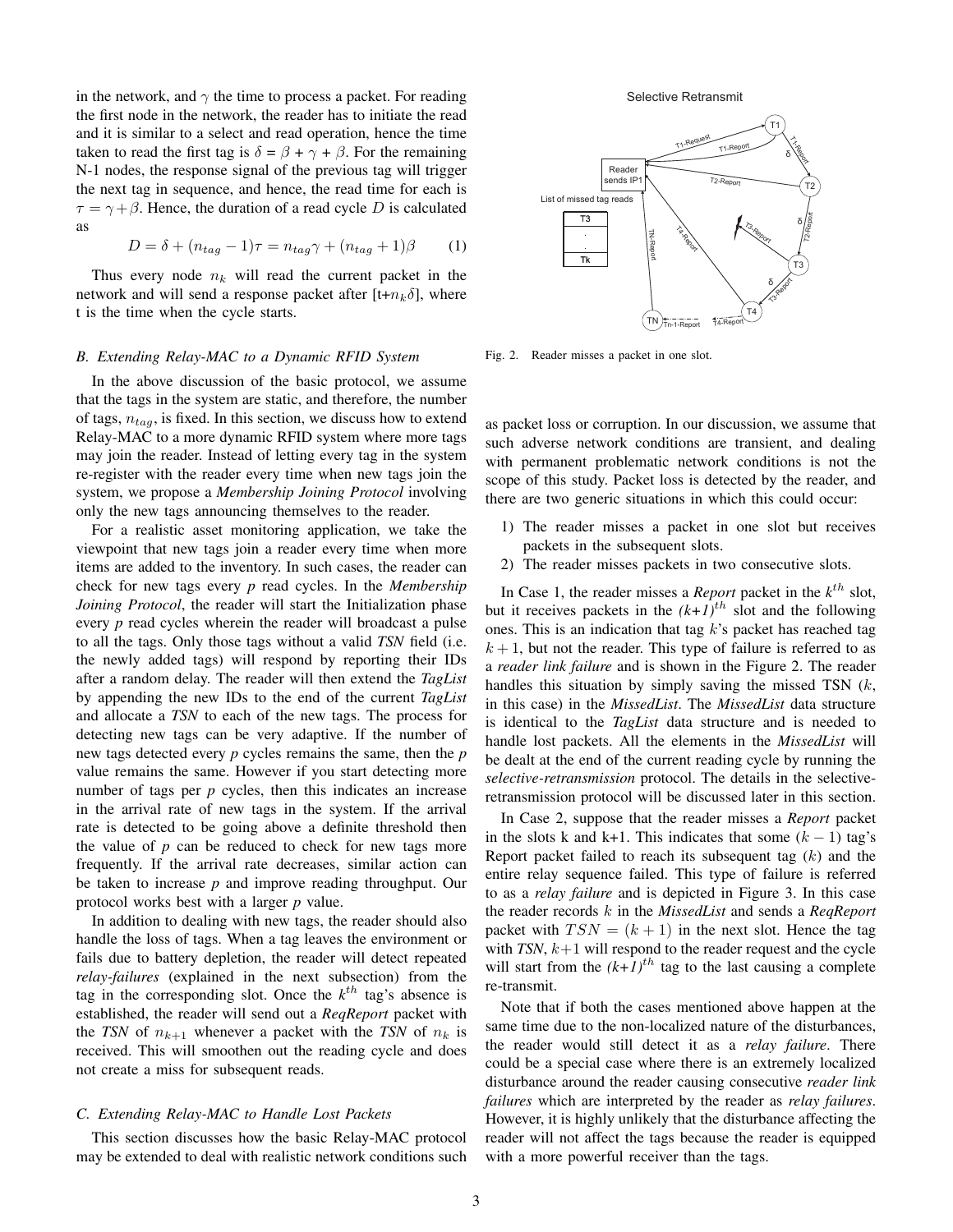Complete Retransmit



Fig. 3. Reader misses a packet in 2 consecutive slots.

| $Sync$ 0<br><b>TSN</b> | N | <b>CRC</b> | Payload |
|------------------------|---|------------|---------|
|------------------------|---|------------|---------|

Fig. 4. Selective retransmission packet format.

After building the *MissedList*, the reader performs a selective retransmission on those tags whose slots are on the list. In order to achieve this purpose, we have to make several modifications to the baseline Relay-MAC protocol.

First, we need to employ an *early wakeup* mechanism. Between the end of one read cycle and the beginning of the next, the reader will perform the selective retransmission operation. To accommodate this, each tag should wake up at the end of the read cycle instead of sleeping till its transmission time in the next round (turnaround time). Hence each tag with a *TSN* of k will sleep for a time of  $a(n_{tag} - k)\delta$  time instead of the ideal  $a(n_{tag} -1)\delta$  time. After the re-transmission phase the tags could again go to sleep until their turn in the next read cycle.

Second, we need to employ the *DataSent* Bit. The *DataSent* bit is like a two state finite state machine present on each tag which indicates whether a tag has transmitted for the current read cycle or not. Whenever the tags receive a *ReqReport* packet they know that it is the beginning of the read cycle and all the tags reset their *DataSent* bit. Then the tag which had its *TSN* in the packet responds and sets *DataSent*. The next tag in sequence will also notice that its *DataSent* bit is reset and hence it can transmit without checking the u\_r and c\_r bits in the packet.

Third, we need to introduce the *Selective Retransmission Protocol*. At the end of the read cycle all the tags have woken up and the reader is ready to handle the retransmissions. The reader sends a retransmit packet to each *TSN* in the *MissedList*. The format of the Selective Retransmit packet is shown in Figure 4. Upon receipt of the Retransmit packet, each tag checks for the *DataSent* bit. If the tag had a reader link failure, it has its *DataSent* bit set. But if it has a relay failure, the *DataSent* bit is reset as the tag never receives its trigger packet. If the *DataSent* bit is reset, the tag responds unconditionally. However, if the *DataSent* bit is set, the tag checks the retransmission bits on the Request packet to determine whether

```
Algorithm For The Tag/Node
Packet P = getpacket()
If P == InitPacket()
    If(TSN Not defined)
        SendTagId()
//wait for reader to allocate TSN.
Packet P = getpacket() myTSN = getTSN(P)
while(1)Packet P = getpacket()add = qetTSN(P)if(add == myTSN)
  {
  t = getSleepTime(P)
  controlData = getControl(P)
  P = responsePacket(nextAdd,controlData,sleep)
  Broadcast(P)
  sleep(t)
  }
}
```
Fig. 5. Algorithm Running On the Tag/Node

it is eligible to transmit in the next slot. Since the retransmit packet has this bit set, the tag tries to verify its *TSN* with the packet. If there is a match the tag replies with a response packet (which has the retransmit control bits reset). Since the Tags that transmitted successfully in the read cycles have their *DataSent* bit set and they receive a packet with both the retransmit control bits reset, they ignore the incoming packet. Hence this packet will fail to trigger a 'relay' response from the remaining nodes and the reader can read individual tags at the end of the read cycle. The tags which re-transmit do not go off to sleep as the packet from the reader indicates that this is a selective re-transmit and the tags might have to retransmit again if the read fails.

The case of node failure will be handled in the same way as the case when a node moves out of the reading area. The reader will detect repeated failure for that tag read and will eventually remove it from the *TagList*.

#### V. PROTOCOL PERFORMANCE AND DISCUSSION

In this study, we have implemented a discrete event-driven simulator to study the performance of Relay-MAC and compare it with the select and read protocol. We report the performance results in this section.

## *A. Relay-MAC vs. Select-and-Read Protocol*

The select-and-read protocol is a typical example of Reader Talks First protocol in which the reader announces the desired tag ID for every read operation. In the discussion below, let us assume that  $\beta$  and  $\gamma$  have the same values as used in Equation 1. Therefore, each operation in the Select and read protocol can be characterized by a *Reader-to-tag transmission delay* ( $\beta$ ), *Tag processing delay*( $\gamma$ ) and consequently the *Tagto-reader transmission delay* (β).

Hence the duration of a read cycle for the select-and-read protocol is

$$
D' = n_{tag}(2\beta + \gamma). \tag{2}
$$

From Equation 1, the duration of a Relay-MAC read cycle is

$$
D = n_{tag}(\beta + \gamma) + \beta.
$$
 (3)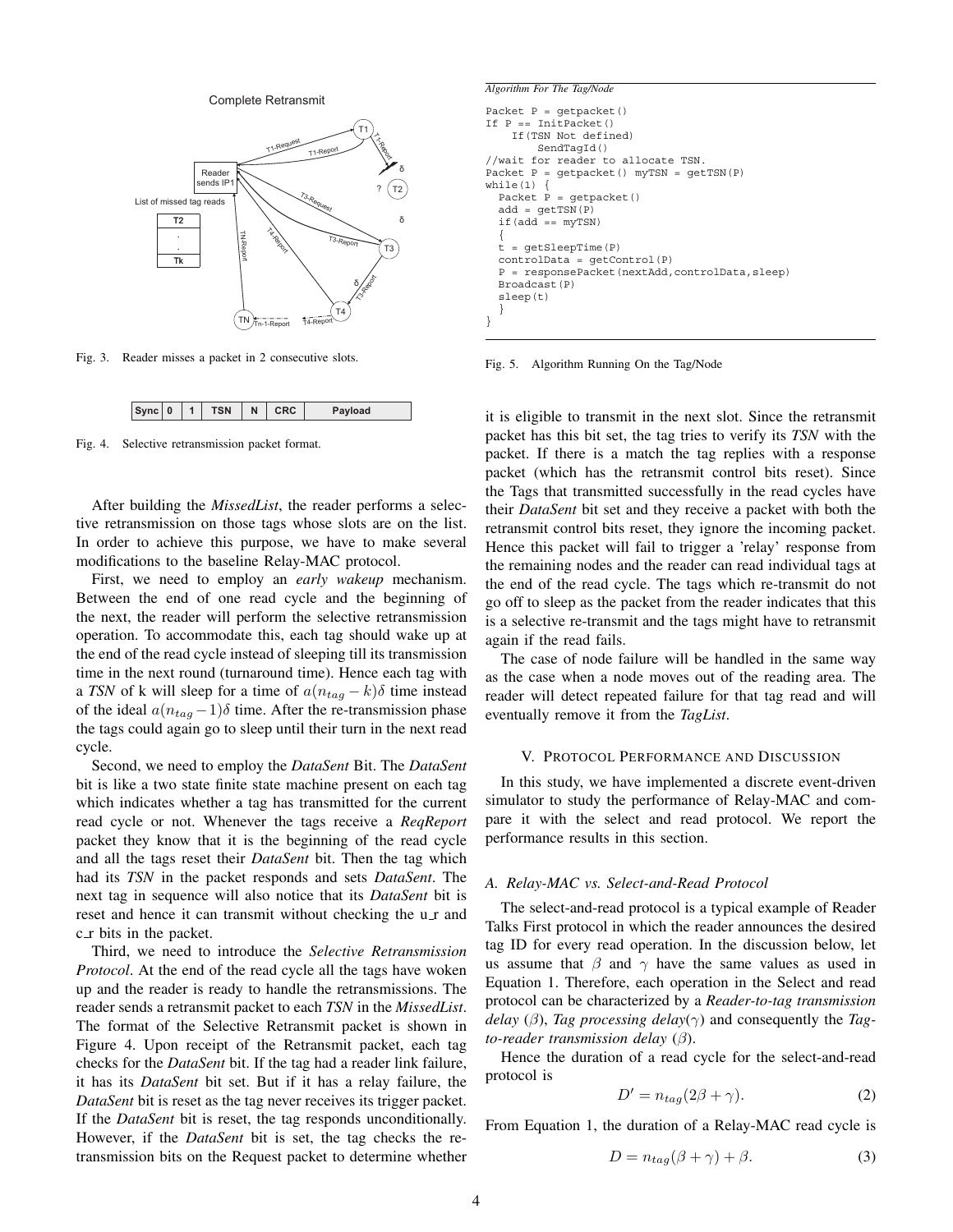

Fig. 6. Performance comparison of the read cycle duration of a Normal select and read protocol and of the proposed Relay-MAC protocol for different tag count, with packet loss probability being 10%.

As a result, the ratio of these two read cycle lengths is

$$
\rho = D'/D \tag{4}
$$

$$
= n_{tag}(2\beta + \gamma)/n_{tag}(\beta + \gamma) + \beta \tag{5}
$$

Given the fact that  $\beta \gg \gamma$ , the ratio can further converge to

$$
\rho = 2n_{tag}/(n_{tag} + 1) \tag{6}
$$

The ratio in Equation 6 gives us a rough comparison of the reading throughput of the two protocols, with the assumption that the  $\beta$  values in these two protocols are the same. In reality, the  $\beta$  value in the select-and-read protocol is actually larger than the value in Relay-MAC. This is due to the fact that the select-and-read protocol employs the 128bit/96bit tag address in their packets, while Relay-MAC employs the tag slot number (*TSN*) in their packets. For example, the number of bits in Relay-MAC slot number could be  $\log_2 n_{tag}$ . Hence, the  $\rho$  value will be even higher than that indicated in Equation 6.

#### *B. Simulation Results*

This study focuses on the reading throughput of different tag reading protocols as well as their energy costs. Specifically, the reading throughput of a protocol is inversely proportional to its read cycle duration. Further, the duration of a read cycle can be measured by the number of packets transmitted within a cycle because transmission delay is the dominant factor for the cycle duration. On the other hand, the energy consumption is measured by the resulting duty cycle of the protocol.

Since the focus of this study is not on the physical channel characteristics, we have employed a simple constant delay to model the transmission delay between any two nodes. In addition, we also assume that each tag incurs a constant processing delay. The lossy channel is modeled as a gaussian process by comparing a randomly generated fraction with the *packet loss probability* p to determine dropped packets. Using this simulator, we have varied the number tags from 3 to 1000 and  $p$  from 1% to 15%.

**Reading Throughput:** Results of the simulations to measure the length of the read cycle with varying number of tags and a fixed link failure probability are shown in Figure 6. The packets sent over the network due to re-transmission are also accounted for in this analysis. Figure 6 shows that Relay-MAC



Fig. 7. Performance comparison of the read cycle duration of a Normal select and read protocol and of the proposed Relay-MAC protocol for different packet loss probabilities, with number of tags being 500.



Fig. 8. Reading throughput ratio  $(\rho)$  of Relay-MAC with respect to the throughout of a normal select-and-read protocol with different packet loss probabilities and tag counts.

clearly leads to much shorter read cycles and the performance difference between these two protocols increases with the number of tags. The explicit sequencing and packet relay in the proposed architecture drastically reduces the number of packets sent over the network and leads to a better performance despite re-transmissions. These results suggest that as the number of tags attached to a reader increases, the benefit of Relay-MAC will be even more pronounced, which shows that this protocol exhibits good scalability.

We have also studied the impact of the link loss probability on the packet expense of the two tag reading protocols, and the results are presented in Figure 7. As indicated, performance of both the protocols decays as the noise in the channel increases. However the performance of the Select and Read protocol decays at a rate which is almost 12% faster than the performance decay rate of the Relay-MAC protocol when the noise in the channel increases from 1% to 15%. This can be attributed to the fact that, the Relay MAC has fewer number of packet links in the network which leaves a lesser chance for loss and corruption than the Select and Read Protocol. These results clearly show that Relay-MAC is more robust to lost packets and transmission failures.

Figure 8 plots the ratio between the number of packets used in the Select and read protocol to the number of packets used in the Relay-MAC architecture for varying loss probabilities. It can be observed that in the ideal case (with zero packet loss), this ratio is close to 2. Hence the average number of packets used in the Select and read protocol are twice as much as those